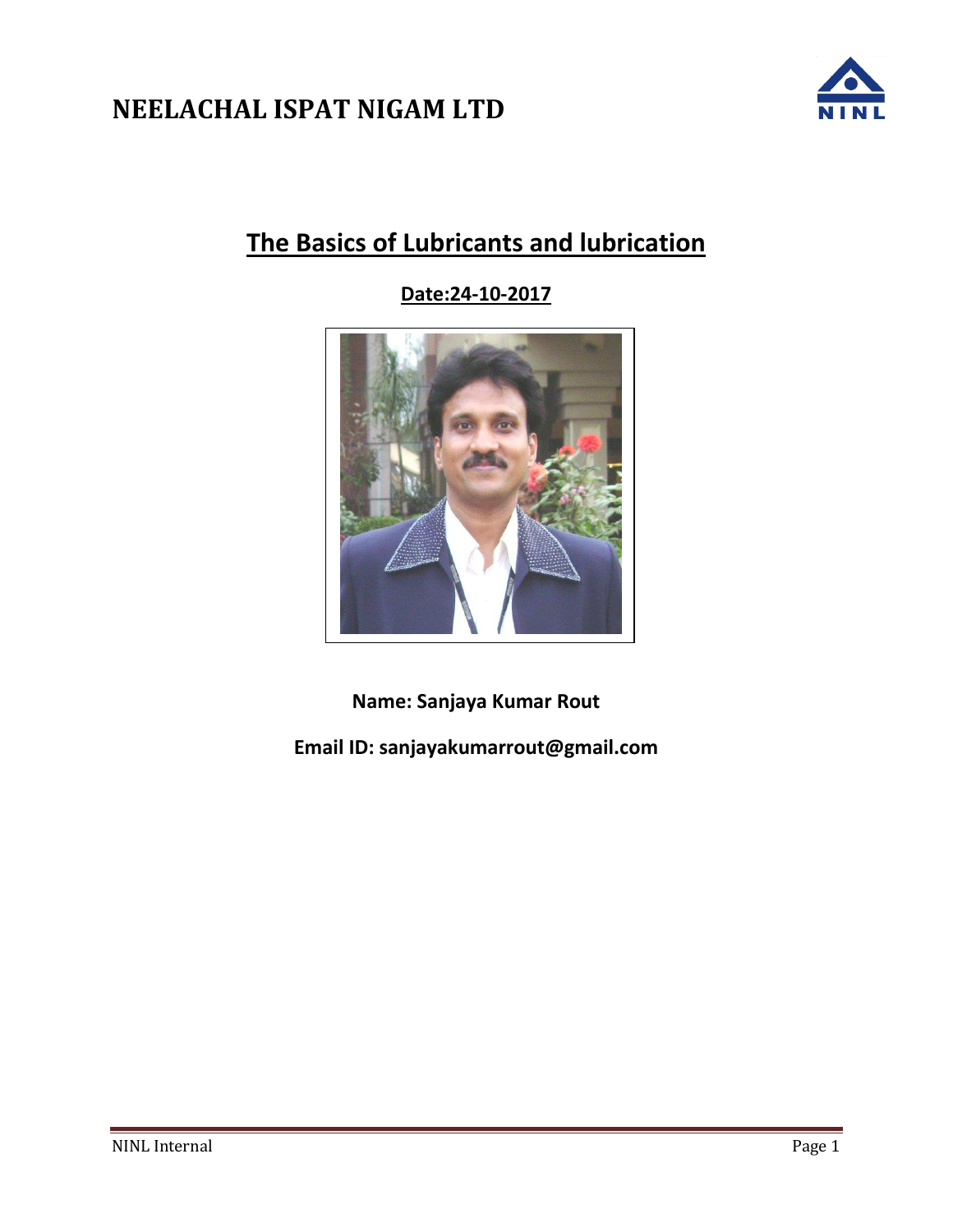

## Confidentiality Statement

The information in the document mentioned is not confidential and have been taken references from various sources as specified.

## Abstract

This article is about the basics of lubricants and lubrication. This article covers brief knowledge about lubricant, their nomenclature, properties and additives in the lubricant.

### About the Author

**Mr.Sanjaya Kumar Rout**. **Sr.Manager (Sinter Plant) NINL**. He was associated with Power Plant Operation & maintenance for 19 years and worked in Boiler & Turbine maintenance at M/s Neelachal Ispat Nigam ltd, Duburi, Odisha, M/s Orient Paper Mills & industries ltd, Brajrajnagar, M/s Paradeep Phosphates Ltd, Paradeep and currently working at Mechanical maintenance of Sinter Plant, NINL since last 3 years.

# Intended Readers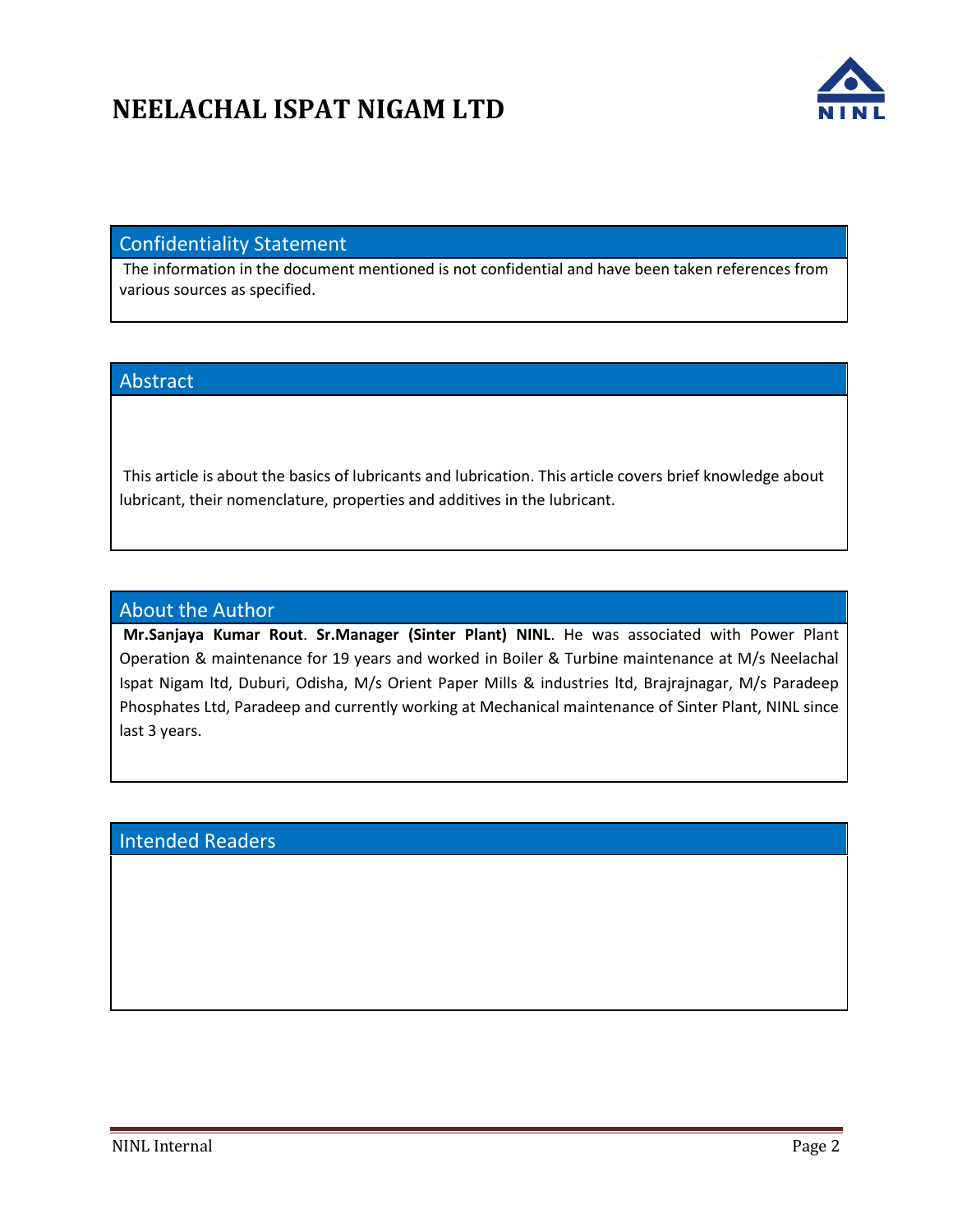

## Introduction

# **The Basics of Lubricants and lubrication**

#### **How Industrial Oils functions?**

A lubricant for modern machinery must do much more than live up to its classic definition- A substance capable of reducing friction, heat and wear when introduced as a film between two solid surfaces. It must

- $\downarrow$  Lubricate- form a fluid film between highly loaded parts.
- $\overline{\phantom{a}}$  Act as a coolant to remove heat.
- $\ddot{\phantom{1}}$  Receive and carry away contaminates arising from both internal and external sources.
- $\downarrow$  Act as a hydraulic medium in many applications.
- $\downarrow$  Protect against wear of highly loaded parts when the fluid film is very thin.
- $\ddot{\phantom{1}}$  Protect against rust and corrosion of precision parts made of various metals.
- $\downarrow$  Protect against accumulation of deposits in the lubrication system.
- $\downarrow$  Resist aeration and foaming which can cause malfunction
- $\downarrow$  Resist or aid emulsion formation in wet system

Note: The first four functions can be performed by any properly refined mineral oil as the substance most commonly used as base of lubricant. But the other functions involve properties not normally possessed by mineral oil. They can be achieved by use oil soluble chemicals called lube *oil additives*

### **Description**

#### **Meaning of lubrication**

Friction - is created when there is relative motion between two surfaces.Resistance to motion is defined as friction

Lubrication is use of a material between surfaces to reduce friction, any material used is called a lubricant

### **Two main methods**

- $\checkmark$  Hydrodynamic lubrication
- $\checkmark$  Boundary lubrication

#### **Hydrodynamic lubrication**

- Also called complete or full flow.
- **•** Occurs when two surfaces are completed separated by a fluid film

#### **Boundary lubrication**

**• Occurs when Hydrodynamic lubrication fails.**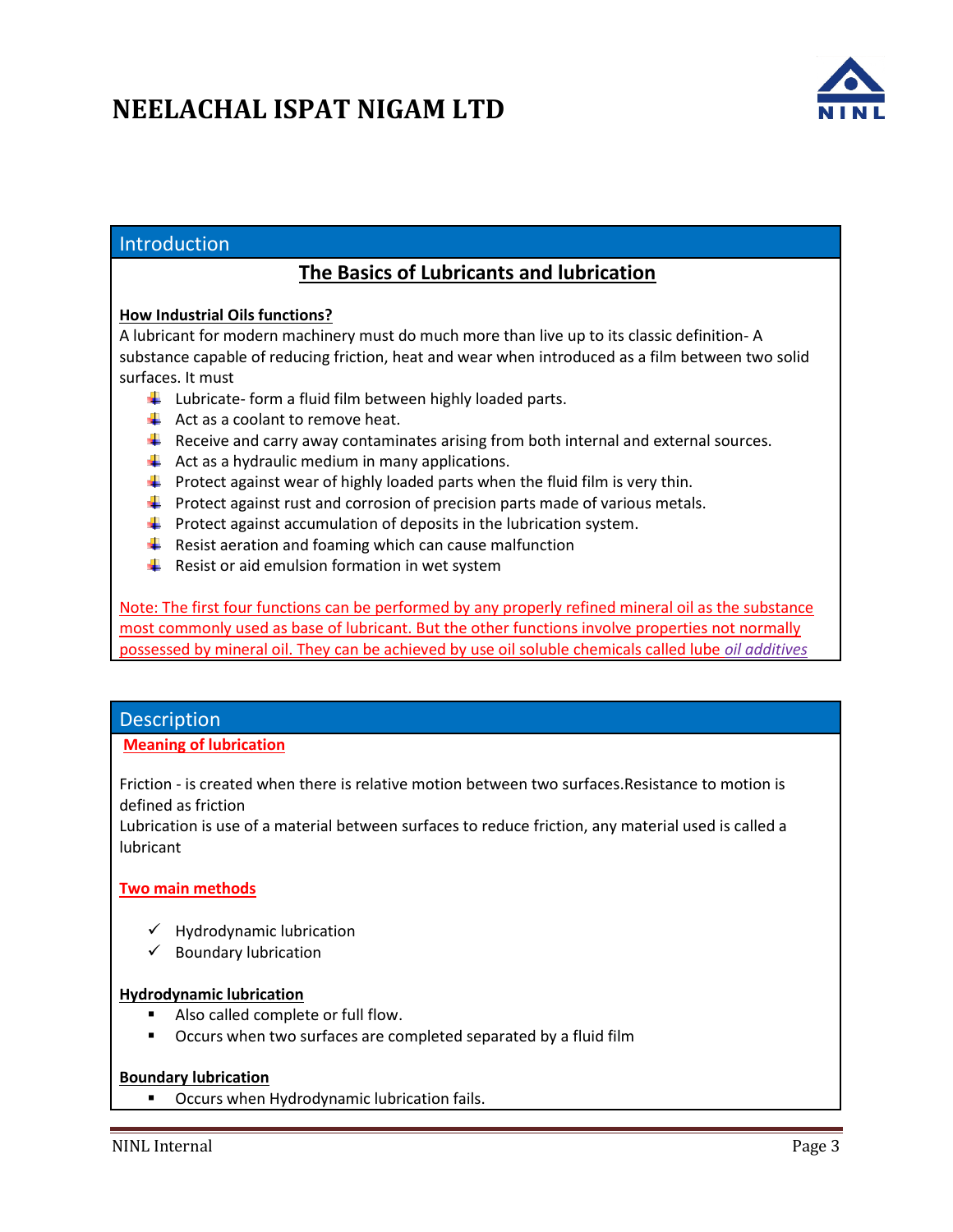By adsorption or chemical reaction.

### **Types of Lubricant – Physical**

- **Liquid**
- Solid
- **Semi solid**
- **Gases**

Liquid-Typical lubricants are liquid/fluids Ex-Mineral oil or synthetic oils Solid-Graphite, MoS<sub>2</sub> Semi solid-Greases Gases-Atomised 2 stroke oils

#### **Typical lubricants - Application**

- **Engine oils**
- Gear Oils
- Turbine Oils
- **Hydraulic Oils**
- Metal working oils
	- o Cutting oils
		- o Forming Oils
- **Rust preventives**
- **Heat Transfer Oils**
- **Heat Treatment Oils**
- **Quenching Oils**
- Tempering Oils
- **Refrigeration Oils**
- Rubber Process Oils
- Ink process Oils
- $\blacksquare$

## Lubricant – Components

Base Oils-

- 1. Mineral by-products of crude oil refining process.
- 2. Base oils are polymerized or synthesized further and called synthetic

Additives

- 1. Natural
- 2. Synthetic

A lubricating oil is composed of a base stock blended with various performance enhancing additives. The base stock may be petroleum oil, synthetic oil or in rare specialized instances vegetable oil. Petroleum oils are usually classified as either paraffinic or naphthenic. Paraffinic oils, as name implies contains paraffin wax and are the most widely used type of lubricating oil stock. In comparison to naphthenic, paraffinic oils are more resistant to oxidation, have lower volatility, a higher viscosity index and generally a better lubricant. Since naphthenic oils are essentially wax free, they have low pour point.

Synthetic based lubricants, that are lubricant produced from man-made products rather than from

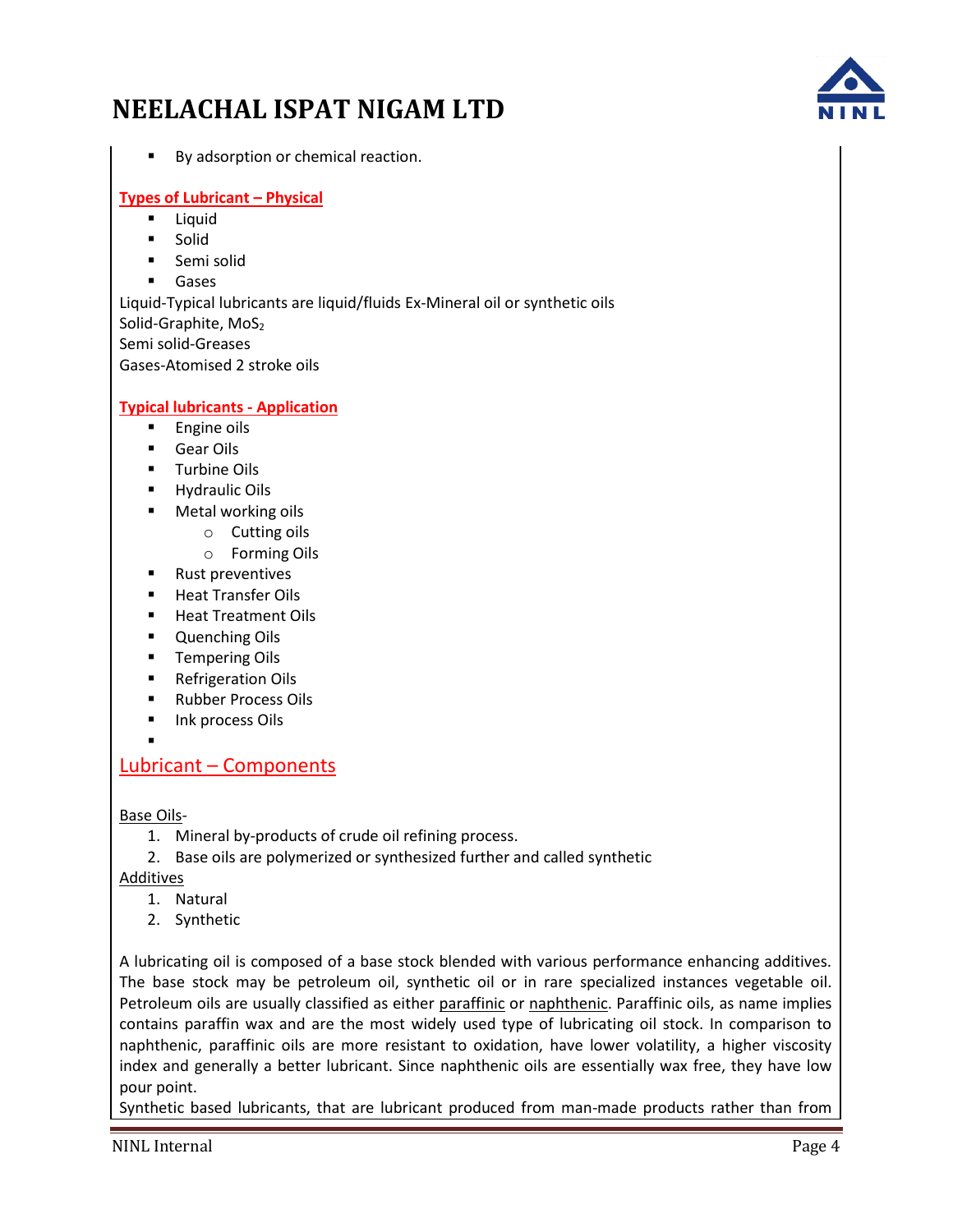

vegetable or refined petroleum oils, are generally superior to petroleum lubricant in most circumstances. Despite of the superior performance of synthetic lubricants, their use is usually limited to severe or unusual applications due to their cost which can be many times more than a similar petroleum product.

### **Function of a lubricant**

Lubricate - Reduce friction

Cooling - Heat transfer

Cleaning - Detergency

Noise pollution - dampening

Sealing – prevent leakage

Protection – prevent wear

**Lubricate – reduce friction**

- **The effects of friction**
	- **Metal to metal contact**
	- **Leads to wear and tear**
	- **Generates heat**
	- **Results in Power loss**
	- **Lubricant reduces friction by forming a film**
		- **Reduces ill effect of friction**

#### **Cooling**

- **When fuel is burnt in an engine**
	- **33% is useful power**
	- **33% removed by cooling water**
	- **33% by lube oil and radiation**
- **Lube oil removes heat from all areas and brings it to the engine sump.**
- **Improper cooling can lead to overheating, lead to wear, distortion and failure.**

#### **Cleaning**

- **Cleans carbon and varnish deposits**
- $\checkmark$  Flushes the entire system removing
	- **Soot**
	- **P** Deposits
	- **Acids**
	- **Wear products**
	- **Moisture**
- **Removes external contaminants dust, moisture (external)**

#### **Noise reduction**

- **Reduce noise, By preventing metal to metal contact**
- **Dampens noise, As between camshaft and tappet**

#### **Sealing**

- **Oil film Between piston ring and liner**
- **Helps in creating a gas tight seal**

#### **Protection**

- **Protection against acids and moisture**
- **Very important to increase life of component and equipment**

## **Why might a lubricant fail to lubricate?**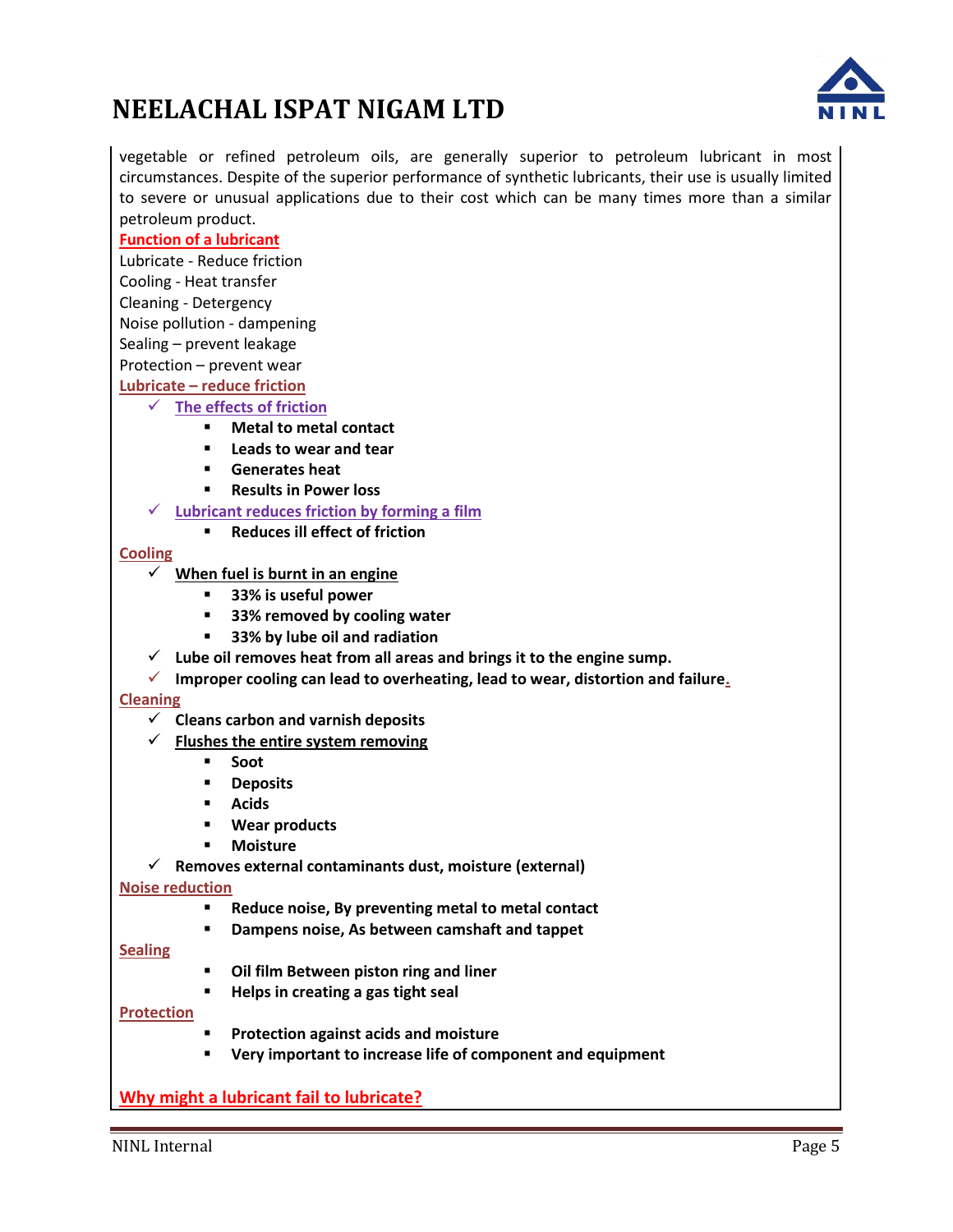

There are two basic reasons

- $\triangleright$  It loses some of the lubricating properties provided by additives during service.
- $\triangleright$  It becomes contaminated from internal and external sources.

### **Properties of lubricants**

- **A. Viscosity**
- **B. Viscosity index**
- **C. Pour Point**
- **D. Flash Point**
- **E. Neutralization Number**

## **A. Viscosity**

It is the single most important characteristics of a lubricant. Viscosity is a measure of fluids internal friction or resistance to flow. The higher viscosity a fluid has , the greater the internal resistance and greater its load capacity. Oil with correct viscosity for a particular application will be thick enough to support the load while not being so thick to cause excessive fluid friction and a corresponding increase in operating temperature.

Dynamic or absolute viscosity is defined as the ratio of shear stress to shear rate and most commonly measured in poise or centipoise (cP)

*Kinematic viscosity* is the dynamic viscosity divided by the density of the lubricant and is the most commonly measured in centistokes. The kinematic viscosity is related to the time required for a fixed volume of lubricant to flow through a capillary tube under the influence of gravity. The kinematic viscosity is the most common method of expressing a lubricants viscosity.

### *Kinematic viscosity*

- **Measure of internal resistance to flow**
- "Thickness" of fluid (in laymen terms)
- **Decreases with increase in temperature**
- **Important in lubricant selection**
- Increase in used oil indicates oxidation
- Specified at 40°C and 100°C
- **Measured in Centi Stokes (CSt)**

**Example:** Oil Specifications ... Ex. ISO VG 460 means **Average kinematics viscosity** of oil at 40 deg C (Min: 414, Max ; 506 and Average : 460) , SERVO MESH SP 150 (Viscosity range 135 to 165 ); SERVO MESH SP 220 (Viscosity range 198 to 242 )

### **Kinematic Viscosity – Recommendations**

- **Low Viscosity oils used**
	- $\blacksquare$  High speeds
	- Low pressure
	- Low temperature
- **High Viscosity oils used**
	- Low speeds
	- High pressure
	- **High temperature**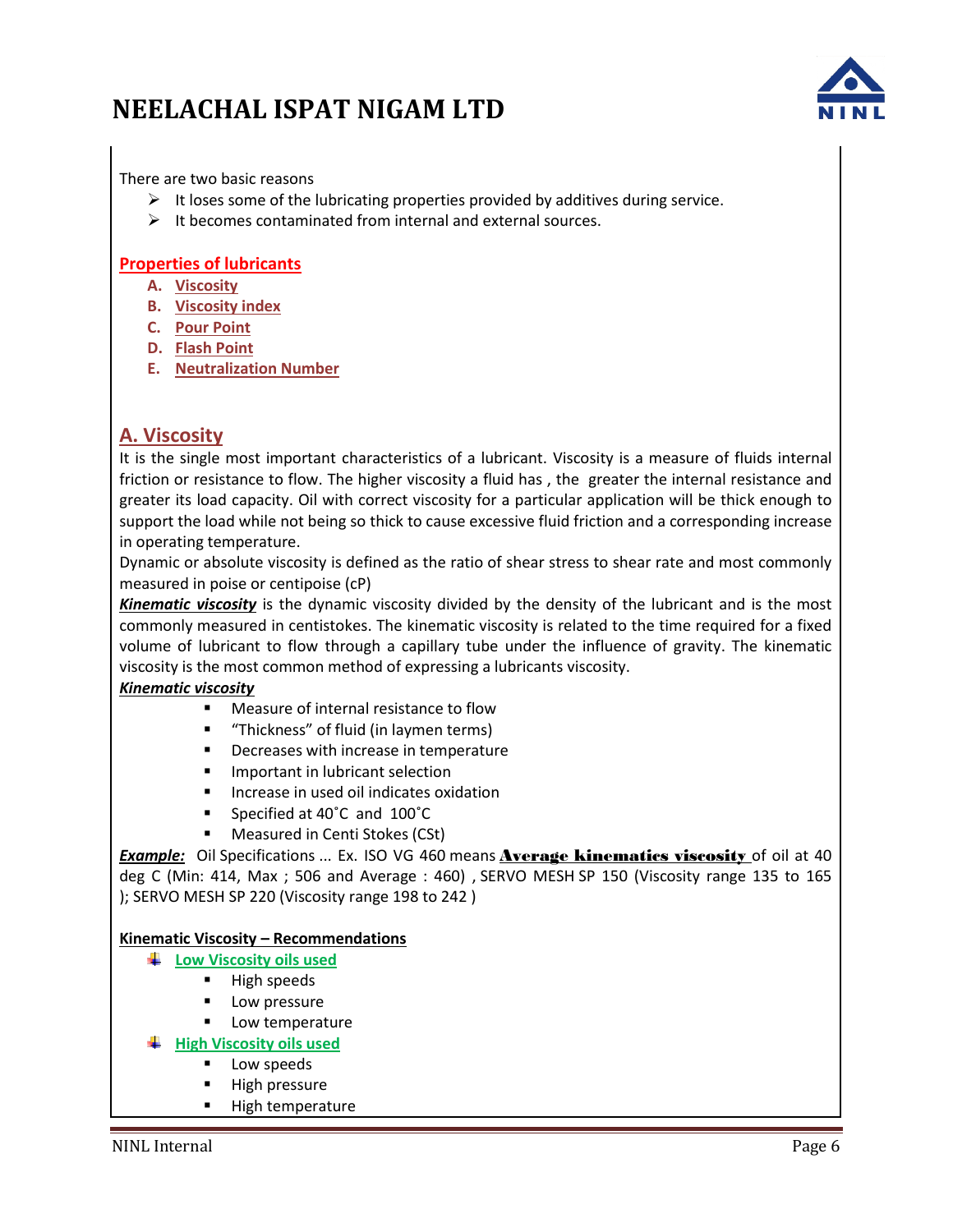

# **B) Viscosity index( VI)**

- **Measure of fluids change of viscosity with temperature.**
- **Empirical number**
- **Higher the VI lower will be the change of viscosity with temperature**
- Indicator of temperature range of operations

## **C) Pour Point**

A lubricant's pour point is the lowest temperature at which fluid will flow. In paraffinic oils the pour point is the result of the crystallization of waxy particles. In naphthenic oils pour point is the result of the decrease in viscosity caused by decrease in temperature. This property is important in choosing a lubricant for cold weather

- **EXEC** Lowest temperature at which the fluid will flow
- **Indicates lowest operating temperature**
- Measured in ˚C

## **D) Flash Point**

- **EXTER** Lowest temperature at which the vapor above the liquid will ignite under flame
- **IF Indicated safe maximum temperature of operation.**
- **Indicator of volatility**
- **Test method COC and PMCC**
- Measured in  $°C$ .

## **E) Neutralization Number**

The neutralization number is a measure of the acidity of an oil and is the amount, in milligram of potassium hydroxide (KOH) required to neutralize one gram of oil. A relative increase in the neutralization number indicates oxidation of oil. TBN is total base number and TAN is total acid number. TBN is a measure of the reserve alkalinity or reserve acid neutralization remaining in the oil. TAN measure the increase of oil oxidation and build-up of corrosive acidic compounds. Total Base Number (TBN)

- Measured the acid neutralizing reserve in oil.
- **Important for deciding discard of oil**
- Decreases due to Oxidation of oil , Water contamination &Fuel contamination
- Measured in Mg KOH/gm of oil

## **Lab Tests - for lubricants**

- $\frac{1}{\sqrt{1}}$  Kinematic viscosity ASTM D 445
- $\downarrow$  Viscosity index ASTM D 2250
- $\overline{\text{4}}$  Pour Point  $\overline{\text{4}}$  ASTM D 97

 $\blacksquare$ 

- 
- ↓ Total Base Number (TBN) ASTM D 664
- $\overline{\text{+}}$  Flash Point  $\overline{\text{--}}$  ASTM D 92 (COC)/ASTM D 93 (PMCC)

# **What are additives?**

Lubricant additives used includes

**Extreme pressure (EP) anti-wear additives to provide the necessary load carrying capacity and**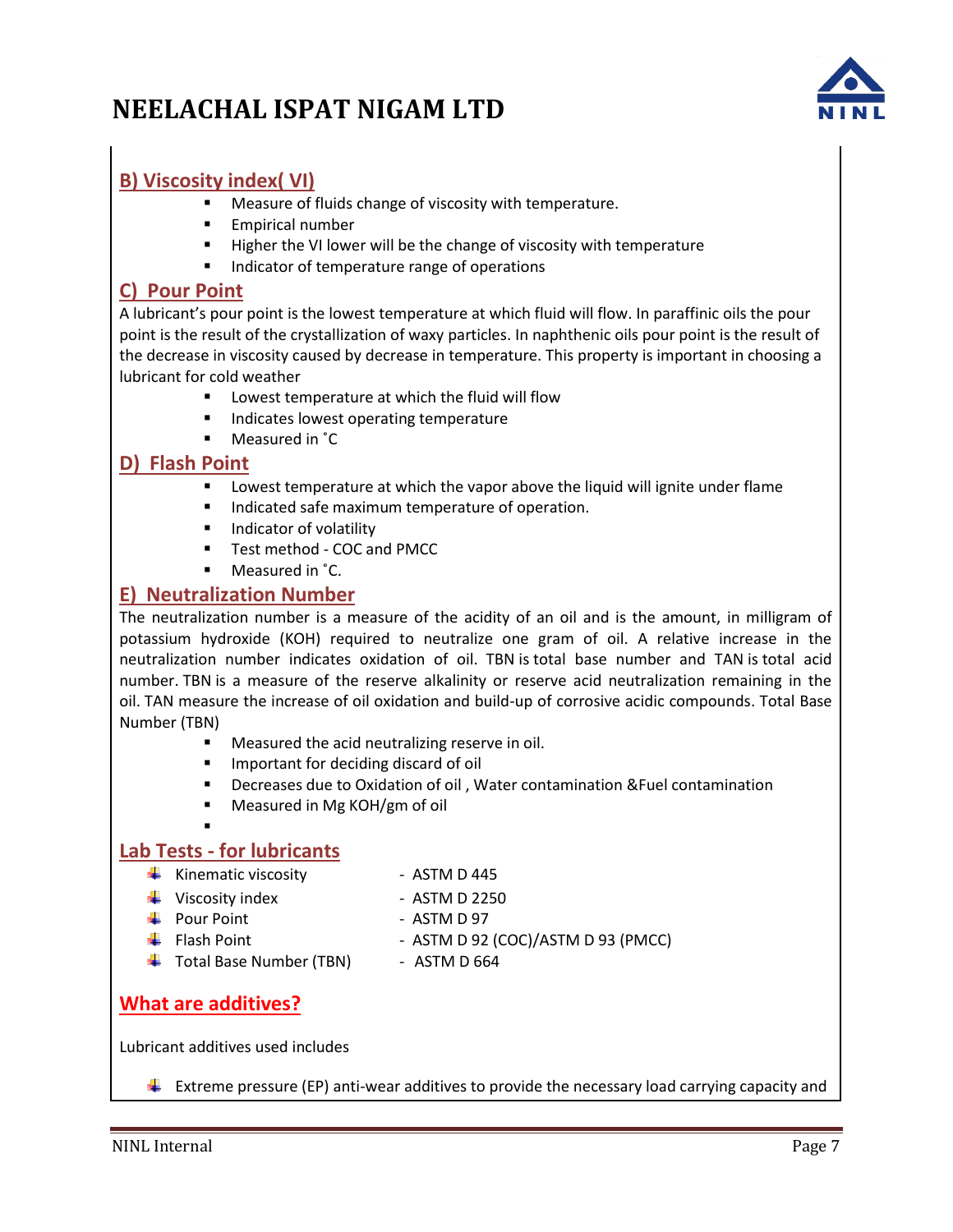

prevent scuffing of moving parts under boundary lubrication.

- $\ddot{\phantom{1}}$  Inhibitor additives to control oil oxidation, rust and corrosion.
- $\blacktriangle$  Dispersant and detergent additives to control deposit formation throughout the system.
- $\ddot{\phantom{1}}$  Special purpose additives such as pour point depressants, bactericides, emulsifiers, demulsifiers, tackiness agents, friction reducers, foam inhibitors, mist suppressors, viscosity index improvers.

The amount and types of additives used depend upon the performance characteristics to be met. Oil must be designed for a wide variety of services and it is extremely important that the correct oil should be used in given machine at all times.

Additives are:

- $\checkmark$  Classified on their functional capability
- $\checkmark$  Enhance existing property
- $\checkmark$  Suppress undesirable property
- $\checkmark$  Impart new property

## **What additives do in Engine Oils?**

- $\checkmark$  Protect metal surfaces  $\checkmark$  (rings, bearings, gears, etc.)
- $\checkmark$  Extend the range of lubricant applicability
- $\checkmark$  Extend lubricant life

## **Surface Protective additives**

- Anti-wear and EP Agent-
- Corrosion & Rust inhibitor
- Detergent
- Dispersant
- **•** Friction modifier

## **Additive type- Anti wear & EP Agent**

| Purpose                                      | Reduce friction & wear.                                                                                                 |  |
|----------------------------------------------|-------------------------------------------------------------------------------------------------------------------------|--|
|                                              | Prevent scoring & seizure                                                                                               |  |
| Typical compounds                            | ZDDP, Organic Phosphates, acid phosphates, organic<br>sulfur and chlorine compounds etc.                                |  |
| <b>Function</b>                              | Chemical reaction with metal surface and<br>$\sqrt{2}$<br>forms a film.<br>$\checkmark$ Prevents metal-to-metal contact |  |
| <b>Corrosion &amp; Rust inhibitorPurpose</b> | Prevent corrosion and rusting of the metallic parts in<br>contact with lubricant                                        |  |
| compounds<br>Typical                         | ZDDP, Metal phenolates, Basic Metal sulphonates,<br>fatty acid & Amines                                                 |  |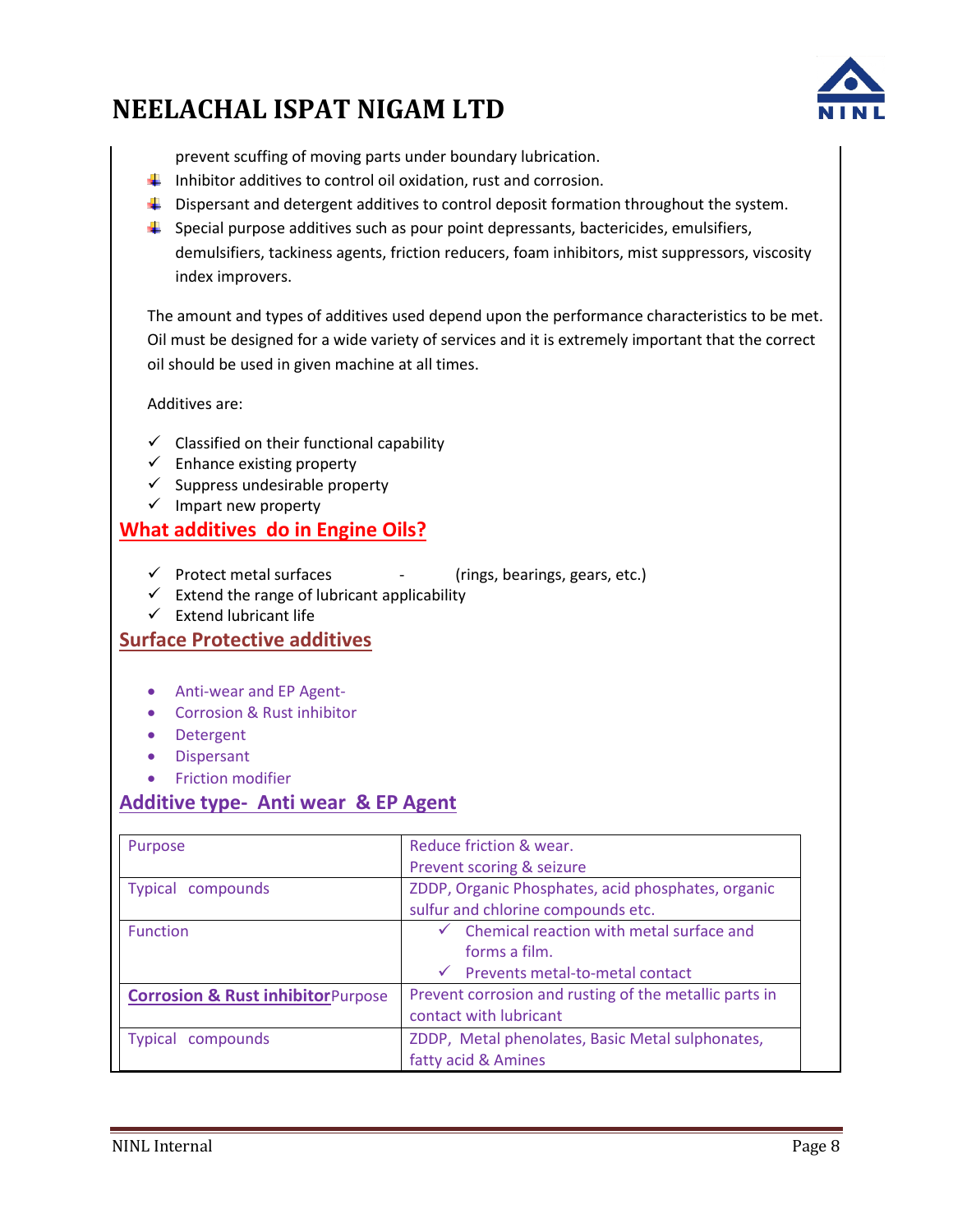

| <b>Function</b> | $\checkmark$ Preferential adsorption of polar constituent on |
|-----------------|--------------------------------------------------------------|
|                 | metal surface.                                               |
|                 | $\checkmark$ Provide protective film                         |
|                 | $\checkmark$ Neutralize corrosive acids                      |

#### **Detergents**

| Purpose           | Keep surface free of deposits                                                                             |
|-------------------|-----------------------------------------------------------------------------------------------------------|
| Typical compounds | Metallo organic compounds of Sodium, Calcium and<br>Magnesium phenolates, Phosphonates and<br>sulphonates |
| <b>Function</b>   | Chemical reaction with sludge and varnish precursors<br>to neutralize them and keep them soluble          |

## **Dispersant**

| Purpose           | Keep insoluble contaminants dispersed in the<br>lubricant                                                                                                                                                     |
|-------------------|---------------------------------------------------------------------------------------------------------------------------------------------------------------------------------------------------------------|
| Typical compounds | Alkyl succinimides, alkyl succinic esters and mannich<br>reaction products                                                                                                                                    |
| <b>Function</b>   | $\checkmark$ Contaminants are bonded by polar attraction<br>to dispersant molecules.<br>Prevented from agglomerating<br>$\checkmark$<br>Kept in suspension due to solubility of<br>$\checkmark$<br>dispersant |

### **Friction modifier**

| Purpose           | Alters coefficient of friction                                                                                   |
|-------------------|------------------------------------------------------------------------------------------------------------------|
| Typical compounds | Organic fatty acids and amides.<br>Lard Oil, high molecular weight organic phosphorus.<br>Phosphoric acid esters |
| <b>Function</b>   | Preferential adsorption of surface active materials                                                              |

### **Pour Point Depressant**

| Purpose           | Enable lubricant to flow at low temperature                                                        |
|-------------------|----------------------------------------------------------------------------------------------------|
| Typical compounds | Alkylated naphthalene<br>Phenolic polymers, Polymethacrylates<br>Maleate/fumerate copolymer esters |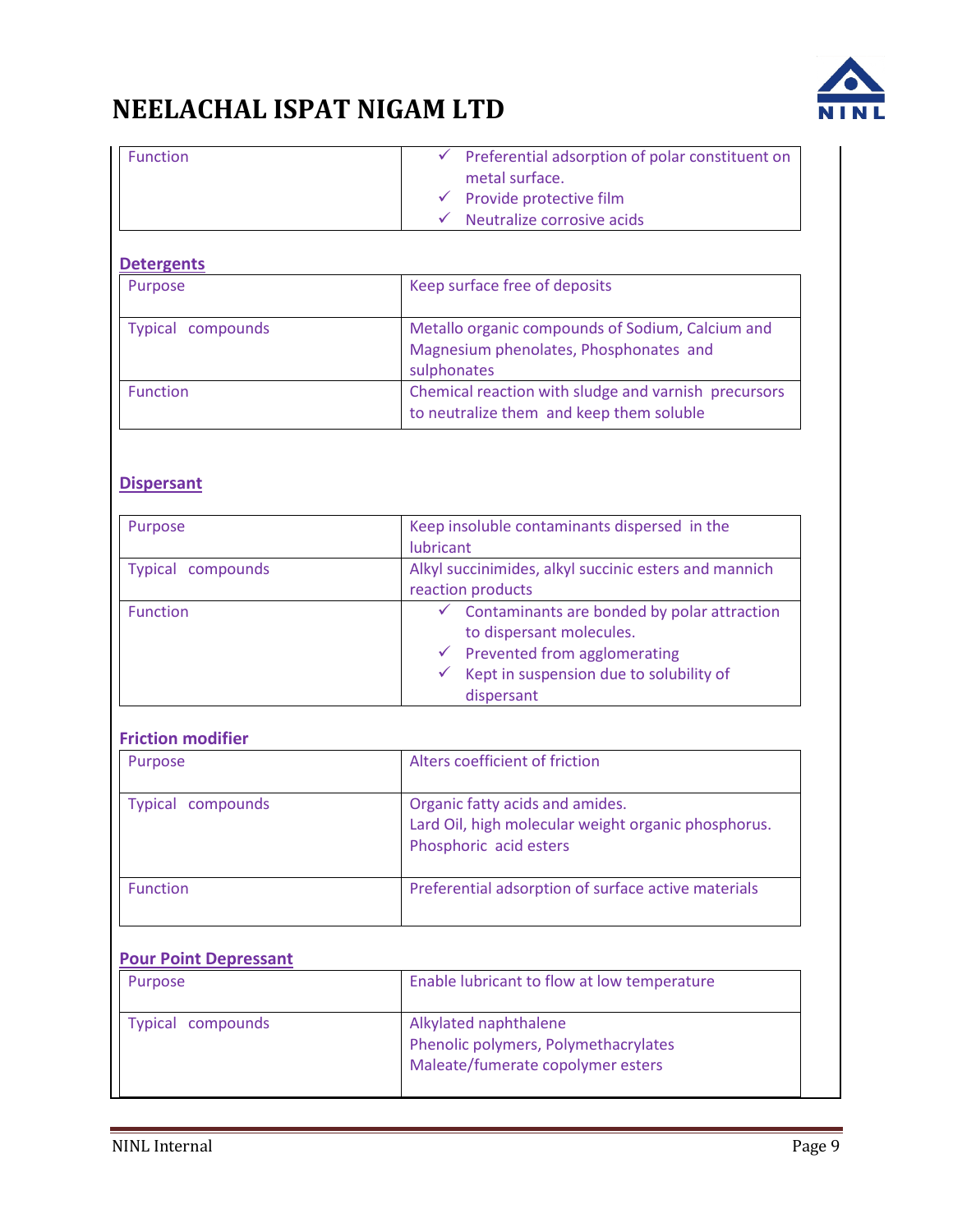

| <b>Function</b>           | Modify wax crystal formation to reduce interlocking                          |
|---------------------------|------------------------------------------------------------------------------|
| <b>Viscosity modifier</b> |                                                                              |
| Purpose                   | Reduce the rate of viscosity change with temperature                         |
| Typical compounds         | Polymers and copolymers of olefins, methacrylates,<br>dienes                 |
| <b>Function</b>           | Polymers expand with increasing temperatures<br>This counteract oil thinning |

#### **Antifoamant**

| Purpose           | Prevent lubricant from forming a persistent foam |
|-------------------|--------------------------------------------------|
| Typical compounds | Silicone polymers<br><b>Organic copolymers</b>   |
| <b>Function</b>   | Reduce Surface tension to speed collapse of foam |

#### **Antioxidant**

| Purpose           | Retard oxidative decomposition                                 |
|-------------------|----------------------------------------------------------------|
| Typical compounds | ZDDP, Hindered phenols, Aromatic Amines, sulfurized<br>phenols |
| <b>Function</b>   | Decompose peroxides<br>Terminates free-radical reactions       |

# **LUBRICANT - NOMENCLATURE AND SPECIFICATIONS**

*Nomenclature*

- **Crankcase oils - SAE numbers**
- **Viscosity classification – ISO 3448**
- **Grease – NLGI Numbers**

# Viscosity Grade Classification Systems

| ISO – Industrial Oils       | -cSt @ $40^{\circ}$ C  |
|-----------------------------|------------------------|
| AGMA – Industrial Gear Oils | -cSt @ $40^{\circ}$ C  |
| SAE - Engine Oils           | -cSt @100°C, cP @150°C |
|                             | - cP @ -10°C to -40°C  |
| SAE – Gear Oils             | -cSt @100 $^{\circ}$ C |
|                             |                        |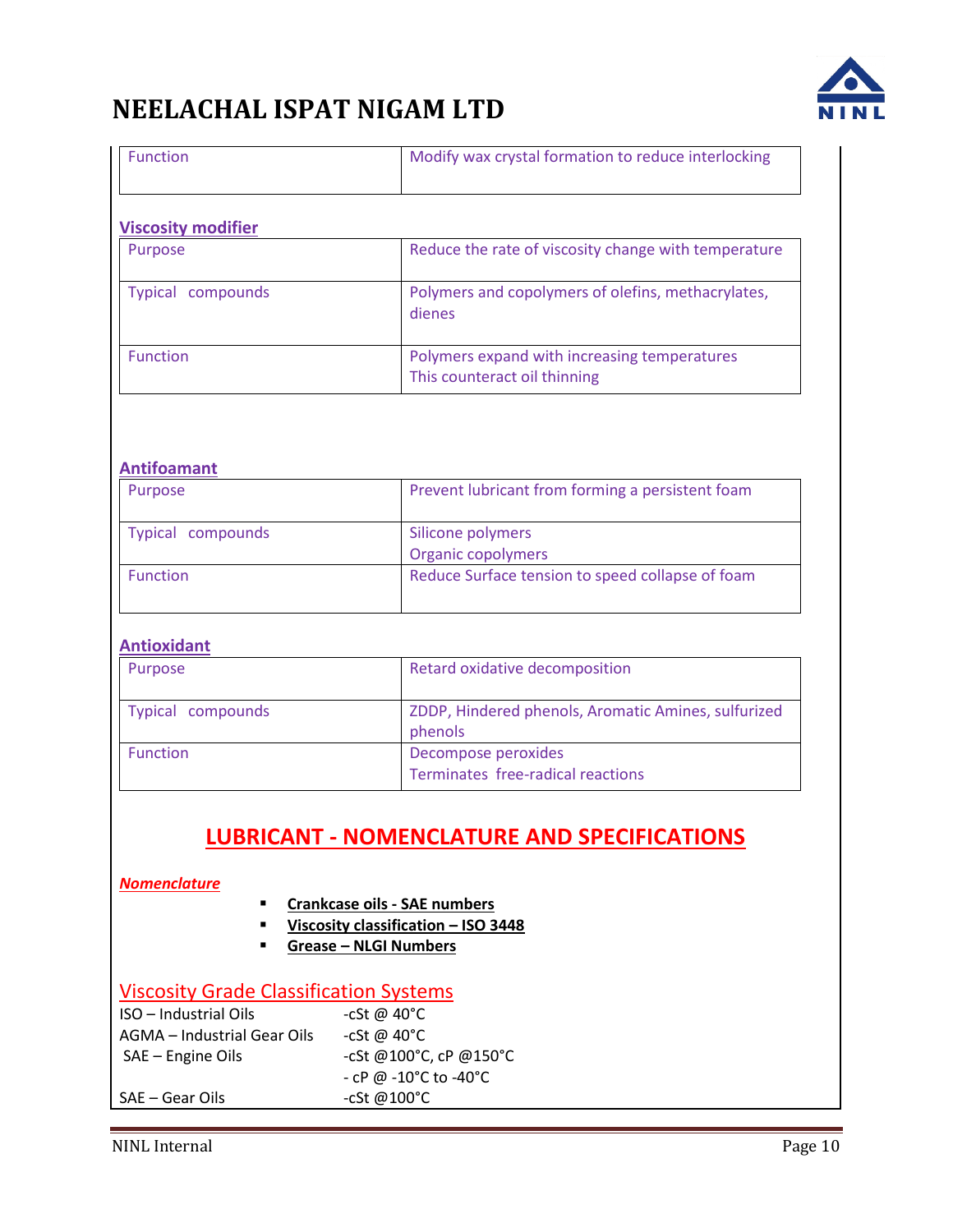

-cP @ -12°C to -55°C

## Lubricant - Specifications

- Crankcase oils SAE numbers
- **EXECR** Crankcase oils Performance levels
- **EXECR** Crankcase oils OEM Specifications
- **Viscosity classification**
- Grease specification

### **Major specifying organizations**

- **SAE – Society of Automotive Engineers (USA)**
- **API - American Petroleum Institute**
- **US Military Specs – US - MIL – 2104 -**
- **CCMC – European Specification**
- **ISO – International Standard Organization – ISO 3348**
- **NLGI – National Lubricating Grease Institute**

### **SAE viscosity grades for engine oils**

- **Designated** With corresponding viscosity, For high temperature application, Warmer areas/regions SAE 20,SAE 30,SAE 40,SAE 10,SAE 50,SAE 60.
- $\ddot{\phantom{1}}$  Designated With corresponding viscosity, For low temperature application, Colder areas/regions SAE 0 W, SAE 5 W,SAE 10 W,SAE 15 W,SAE 20 W,SAE 25 W
	- $\downarrow$  Can be used either in summer season or in winter seasons. Gradual shift to multi grades. Shift also due to lower oil consumption by multi grades available as Engine oil and Gear Oils. Mono grades are designated with single SAE number SAE 10, 20, 30, 40, 50 SAE 5W,10W, 20W,25W
	- $\ddot{\phantom{1}}$  Multi grades are designated with two SAE number widely in use todays 10w/30, 15w/30, 25w/50 .SAE 5W/30, 20W/40 Suitable for use in winter and summer months or seasons. Available in Engine oils & Gear oil

## **GREASE CHARACTERISTICS**

### **a) Consistency**

A grease number indicates its consistency. A greases' consistency, or hardness is a measure of its resistance to deformation by an applied force and is in most cases, a grease's most important characteristics. Grease's consistency is dependent on its base oils viscosity and the type and amount of thickening agent used. Consistency measured in terms of depth, in tenth of a millimeter that a standard cone will sink into a grease under prescribed condition and is referred as **penetration number**. The National Lubricating Grease Institute (NLGI) has established consistency number or grades, ranging from 000(soft) to 6(hard), corresponding to specified ranges of penetration numbers.

The consistency of a grease should be soft enough to allow easy application and provide acceptable lubrication, but not so soft as to leak out of the area being lubricated. In automatic greasing systems like in Sinter machine and Sinter cooler used in Steel industries, a grease with a consistency softer than is optimum for the lubrication of the equipment may be required so that it can be pumped through the long line & valves.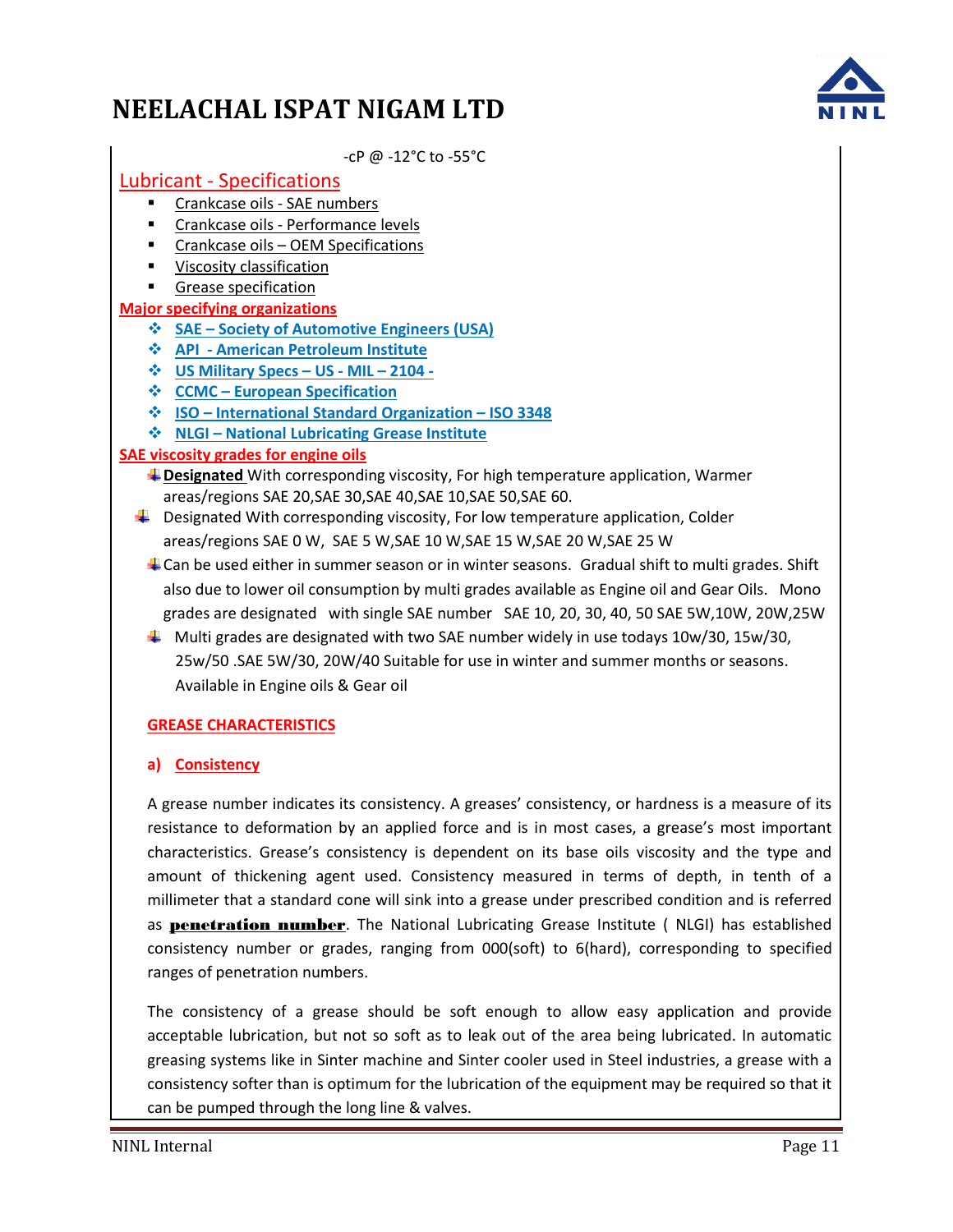

A grease's consistency may change while in use primarily due to the mechanical shearing of the thickening agent particles. The resistance to this change is referred to as Consistency Stability. EP stands for Extreme Pressure EP 1 & EP 2 grease. And number 1 & 2 indicates consistency of the grease.

## **b) Consistency stability**

A grease's consistency may change while in use primarily due to the mechanical shearing of the thickening agent particles. The resistance to this change is referred to as Consistency stability.

## **c) Dropping Point**

A grease's dropping point is the temperature at which the grease becomes soft enough that a drop of fluid will fall from the grease. At or above the dropping point, grease will act as fluid. It should be noted that the dropping point is not the highest allowable operating temperature for grease, as grease may actually start to break down far below the dropping point. The dropping point should only be used a general indication of a grease temperature limit. For example EP1 & EP2 grease min dropping point temperature is  $180^{\circ}$ C.

A few types of grease have the ability to return to their original consistency after temporary exposer to temperature at or above dropping point. This property is referred as reversibility

| <b>NLGI Grade Number</b> | ASTM worked penetration 77°F (25°C) |
|--------------------------|-------------------------------------|
| 000                      | 445-475                             |
| 00                       | 400-430                             |
| 0                        | 355-385                             |
|                          | 310-340                             |
| 2                        | 265-295                             |
| 3                        | 220-250                             |
| 4                        | 175-205                             |
|                          | 130-160                             |
| 6                        | 85-115                              |

### **National Lubricating Grease Institute - NLGI Numbers**

### **WHY DOES A LUBRICANT FAIL TO LUBRICATE ?**

| <b>LUBRICANT PROBLEM</b>       | WHY?                                                      | <b>WHAT HAPPENS?</b>                                                        |
|--------------------------------|-----------------------------------------------------------|-----------------------------------------------------------------------------|
| A. LOSES PROPERTY OF           |                                                           |                                                                             |
| <b>Oxidation Control</b><br>1. | Inhibitor used up stopping<br>attack on oil and additives | <b>Oil viscosity increases,</b><br>deposits formed. Acids<br>corrode metals |
| <b>Rust Inhibition</b>         | <b>Inhibitor used up</b>                                  | Oil fails to protect against                                                |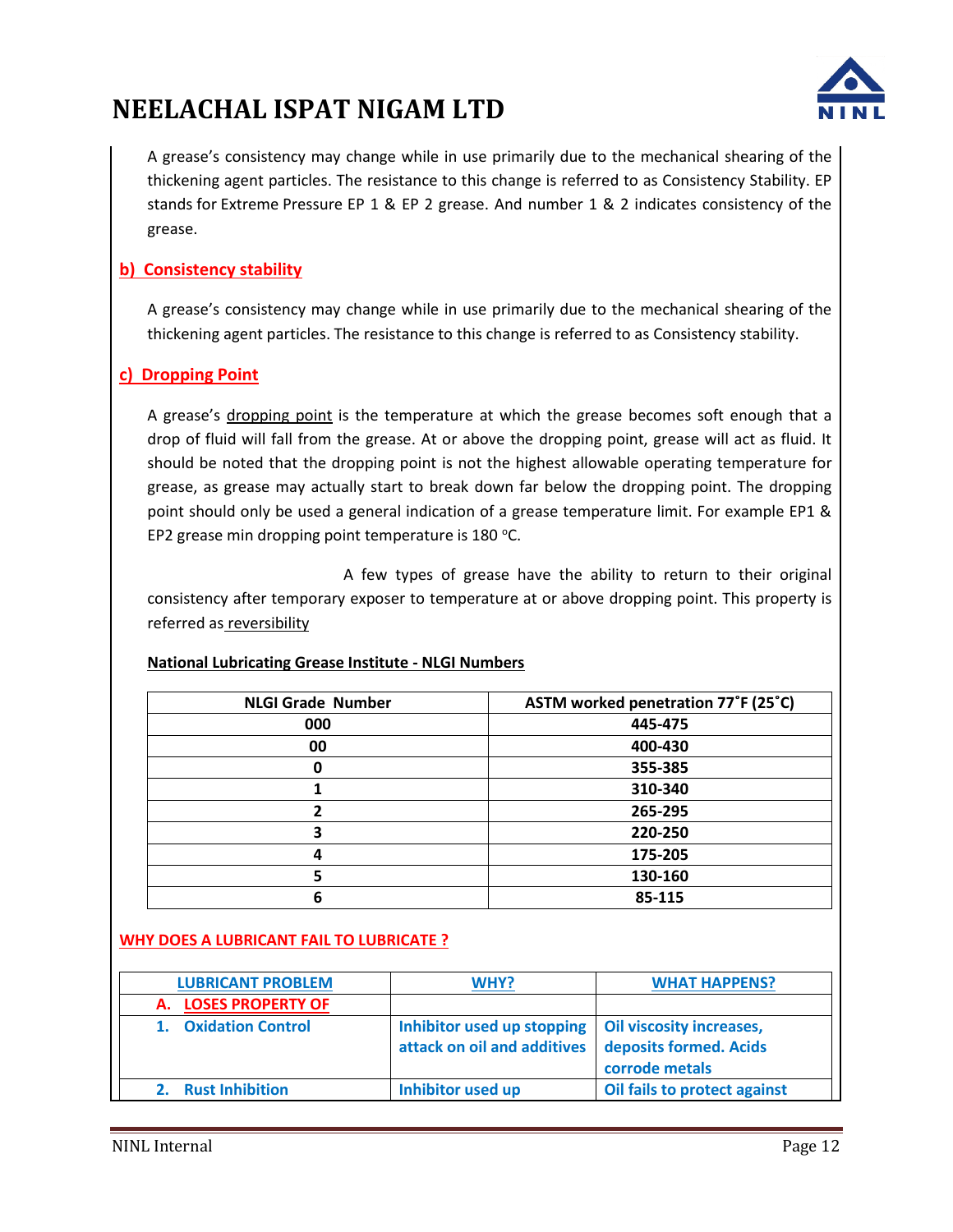

|    |                                                     | protecting iron surfaces                                                               | further rusting                                                           |
|----|-----------------------------------------------------|----------------------------------------------------------------------------------------|---------------------------------------------------------------------------|
|    | 3. Load carrying                                    | <b>Additives consumed by</b><br>reaction with metal<br>surfaces or removed by<br>water | Can't continue to protect<br>against scuffing                             |
| 4. | <b>Dispersancy</b>                                  | <b>Dispersant become</b><br>overloaded with liquid<br>and solid contaminants           | <b>Solids</b> (Varnish & sludge) form                                     |
|    | <b>B. BECOMES CONTAMINATED</b><br><b>BY SOLIDS</b>  |                                                                                        |                                                                           |
|    | 1. Dirt                                             | <b>Dirt comes from every</b><br>where                                                  | <b>Promotes wear, deteriorates</b><br><b>lubricant properties</b>         |
|    | 2. Wear Metals                                      | A sign of unhealthy<br>machines                                                        | <b>Shortened machine life unless</b><br>corrected                         |
|    | 3. Rust                                             | <b>Oxygen, water and iron</b><br>have interacted                                       | <b>Contributes Wear</b>                                                   |
|    | 4. Carbon                                           | <b>Oil overheated</b>                                                                  | <b>Deposits clog oil passages</b>                                         |
| 5. | <b>Sludge and varnish</b>                           | <b>Oxidation products have</b><br>become insoluble                                     | <b>Deposits form on machine</b><br>parts and control valves               |
|    | <b>C. BECOMES CONTAMINATED</b><br><b>BY LIQUIDS</b> |                                                                                        |                                                                           |
|    | 1. Water and process fluids                         | A sign of leaky seals and<br>condensation                                              | <b>Affects lubricant efficiency</b><br>and promotes oil<br>deterioration. |
|    | 2. Oxidation products                               | These will soon be solids                                                              | Fore runner of more solid<br>debris                                       |
|    | 3. Other lubricating oils                           | Can interfere with the<br>function of the system<br><b>lubricant</b>                   | Can alter desirable properties<br>of system lubricant.                    |

### TROUBLE SHOOTING.

FIRST STAGE:- Categorize the lubrication system in a particular equipment or systems. They may be one of the following categories.

- 1. System in which temperatures are low and decomposition of the oil and external contamination are minimal
- 2. Systems in which bulk or localized temperatures are high. Oxidation becomes a major concern and the oil can become contaminated by its own deterioration products. There is little external contamination.
- 3. System where temperatures are high and so external contamination. Oxidation takes place and its products contaminate the oil from inside. Dust, water, process fluids, metal particulate, stray oils can contaminate the oil from outside.

SECOND STAGE:- Preliminary sensory analysis of the lubricating oil

- 1. Is the oil clear, or is it cloudy-contaminated with water or particulate matter.
- 2. Is it as light in color as make up oil? Dark color could indicate contamination with foreign oil or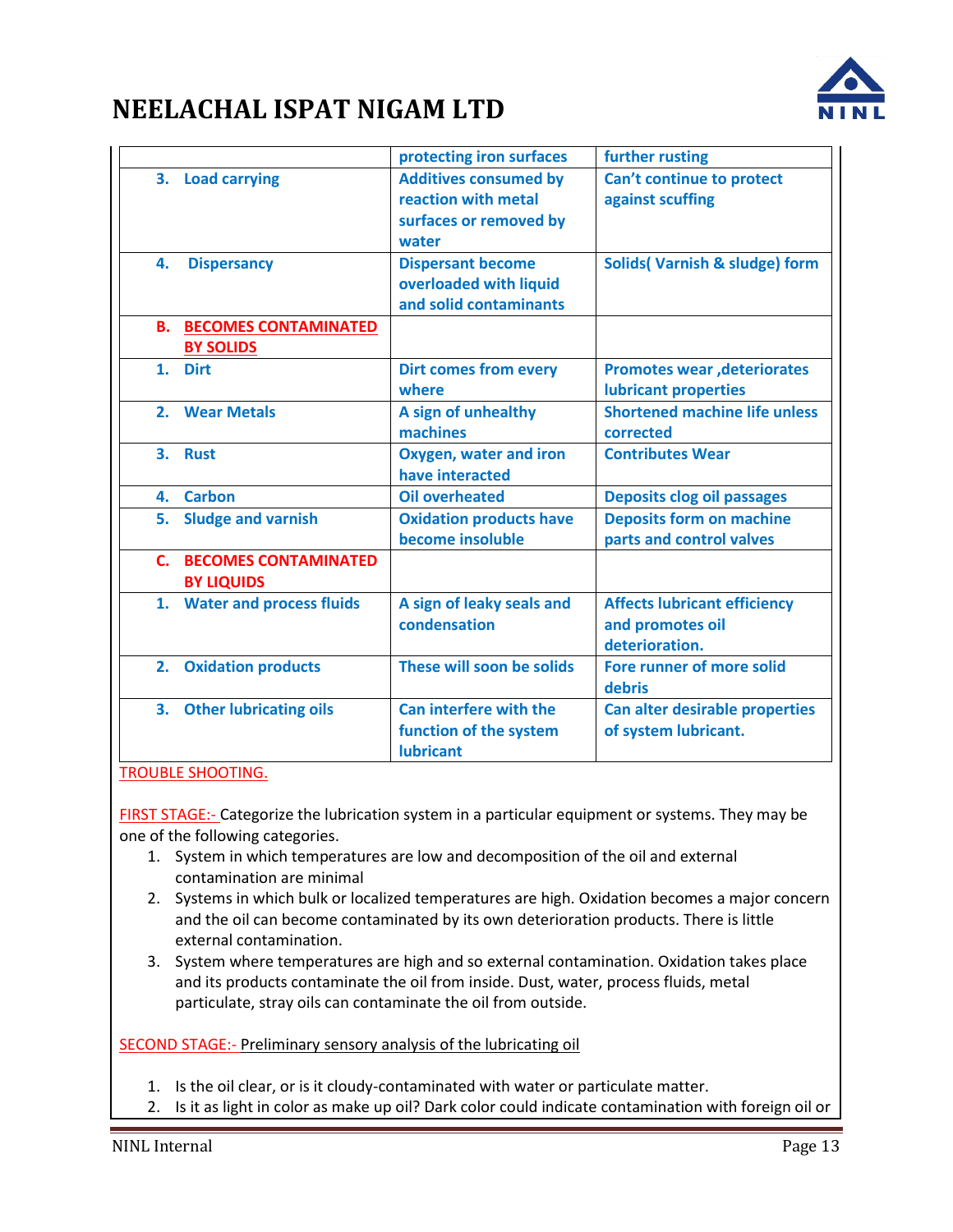

oxidation.

- 3. Does any unusual kind or amount of solid debris are somewhere in the system?
- 4. Smell okay? A burned or sour odor suggests excessive oxidation an odd smell the possibility of foreign oil.

If all is not well we should go for replacement of the oil if the lubricant quantity is less or go additional tests to pinpoint the problem if lubricant quantity is substantial.

## Acknowledgement

## References

References

- $\overline{\phantom{a} \bullet}$  SAE Society of Automotive Engineers (USA)
- **API American Petroleum Institute**
- $\downarrow$  ISO International Standard Organization ISO 3348
- $\downarrow$  NLGI National Lubricating Grease Institute
- $\ddot{\phantom{1}}$  Indian oil corporation limited journal